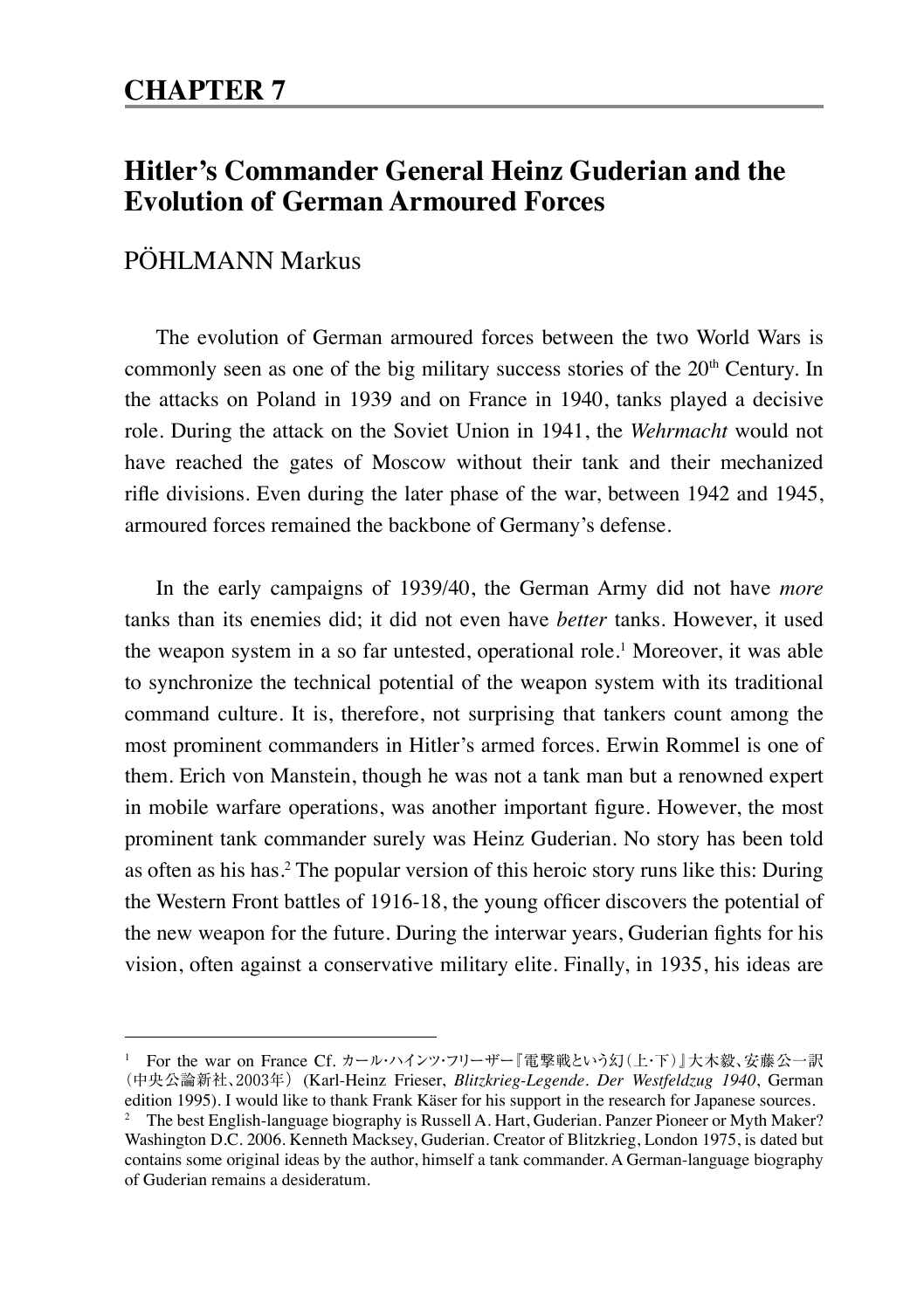accepted and turned into *Panzer* divisions. Guderian becomes the "creator"<sup>3</sup> of Germany's armoured forces. During the initial campaigns, this story continues; Guderian proves himself as a dashing and charismatic commander. Against his superiors, including the dictator Adolf Hitler, he is very outspoken. He looks down on the pencil pushers in the general staff. In the end, he has to witness the demolition of his instrument of victory through Hitler's military incompetence. This story sounds well, indeed. The only problem is that this story is mainly based on Guderian's own account.4 In addition, historians should rather be skeptical to rely too much on their protagonists' autobiographies.

This article draws a sketch of Guderian's military career between 1914 and 1945. It points out his professional achievements and deficits. It attempts to clarify his role in the build-up of Germany's armoured forces after 1918 and his role as a leader of armoured forces in World War 2.

#### **Military education and the experience of the First World War**

Like all military biographies of this era, this story is deeply rooted in the experience of the Great War of 1914-18. However, it might be necessary to take a further step back, because whoever wants to understand Guderian in his times needs to study the world of the Imperial officer corps. Heinz Guderian was born into a family of small landowners in Kulm, in one of the agrarian, Eastern provinces of Prussia on 17 June 1888. His father opted for a military career and rose to the rank of general in the Prussian army. Due to the background of his family, Heinz Guderian chose his military career via the cadet corps. In 1908, he became an officer in the light infantry. As a junior officer, he was too young to receive enough monarchist imprints during the last peace years prior to 1914. The Kingdom of Prussia might have been his homeland but the traditional combination of the Prussian monarchy and the aristocratic vein of the officer corps was no longer his spiritual or ideological guidance. Guderian was a commoner and a technocrat. When he was in his second year at the war academy in 1914, the

<sup>3</sup> The term "creator" [= 装甲兵器の発明者; *Schöpfer*] also holds a religious connotation in the German language.

<sup>4</sup> Cf. ハインツ・グデーリアン『電撃戦 ―グデーリアン回想記(上・下), 本郷健訳(中央公論新社、

<sup>1999</sup>年) (Heinz Guderian, Erinnerungen eines Soldaten, German edition 1952, English 1952).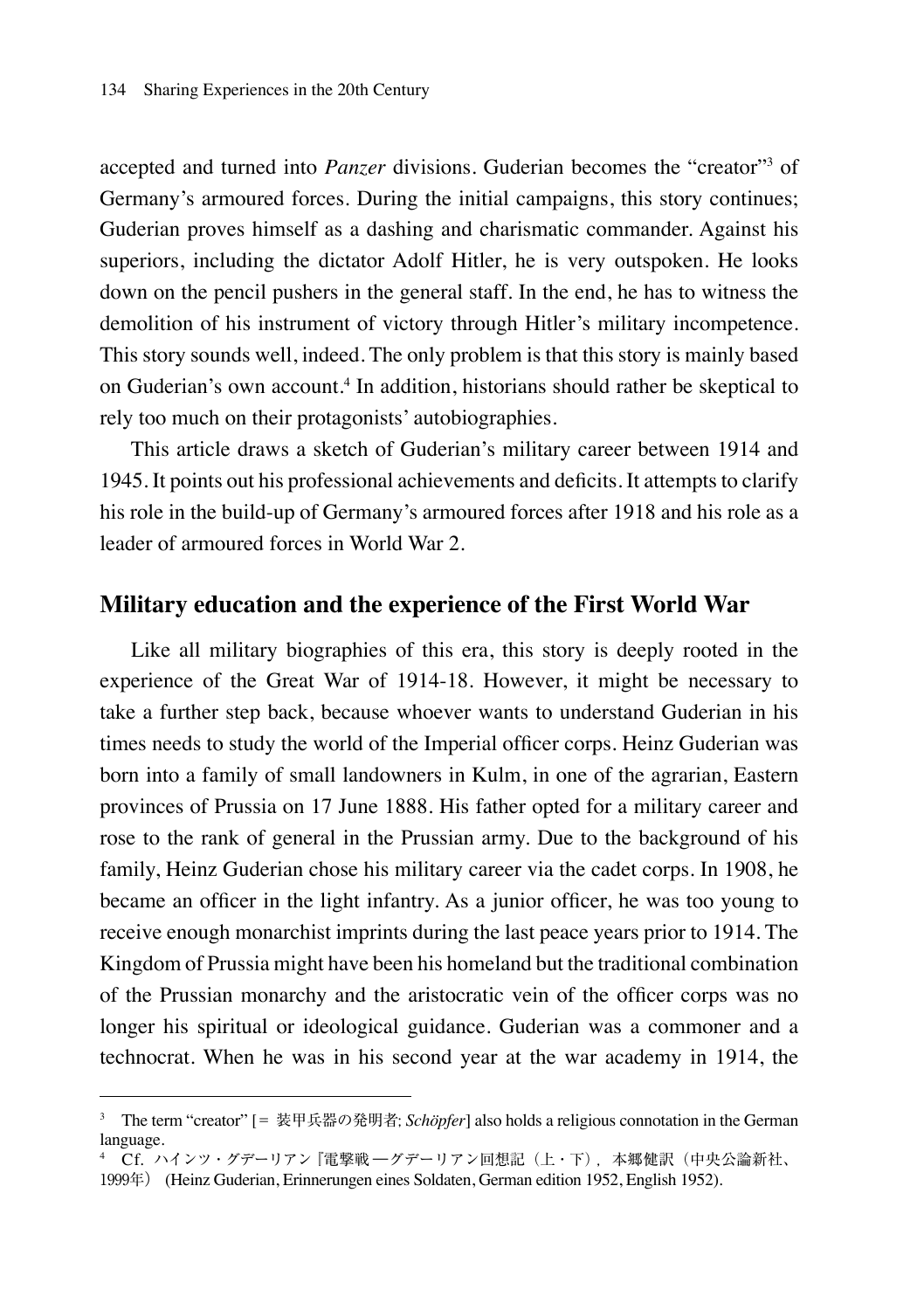First World War started and his general staff training was suspended. Guderian was finally transferred to the general staff officer corps by decree, not as a result of full examination, in 1918. During the war, he initially served as a radio communications officer, and from 1915 onwards, as an intelligence officer. In either assignment, Guderian experienced the horrors of war from a certain healthy distance. In this context, it is interesting to know that – in contrast to the allusion in his autobiography – he actually never personally experienced a tank attack during the First World War. In fact, his personal experience in 1914-18 was by no means a necessary precondition for his later interest in armoured warfare.<sup>5</sup> With the exception of a brief liaison mission in Italy, he had spent four years on the Western Front. It was not before early 1919, that Guderian arrived on the Eastern theatre of war where he spent some weeks in the staff of a voluntary force that fought against the Bolsheviks in the Baltic.6

After the defeat of November 1918 and Germany's following disarmament, then captain Guderian was taken over into the small *Reichswehr*, the army of Germany's young democracy. This was not self-evident as the Imperial wartime mass army had to be demobilized and, due to the provisions of the peace treaty, had to be reduced to a number of 115,000 men (army and navy). An air force was not allowed. The same was true for the full range of modern weapon systems, including heavy artillery, chemical agents, battleships, submarines, and tanks. The fact that Guderian managed to continue his military career was proof of his professional abilities but it was also proof of his good personal networking, particularly during his last wartime assignment in the Baltic region in early 1919.<sup>7</sup>

#### **Between the Wars**

However, positions for staff officers in the small German army were very rare. When in 1922 Guderian received the offer to transfer to the new motor troop's branch, he accepted. During the coming decade, he worked in the field of troop

<sup>5</sup> Cf. Markus Pöhlmann, Der Panzer und die Mechanisierung des Krieges. Eine deutsche Geschichte 1890 bis 1945, Paderborn 2016, pp. 187-188.

<sup>6</sup> Macksey, Guderian, pp. 25-33.

<sup>7</sup> Among his patrons during these months were officers like Hans von Seeckt, Wilhelm Heye, and Werner von Fritsch, who would all play imminent roles in the German Army between 1918 and 1938.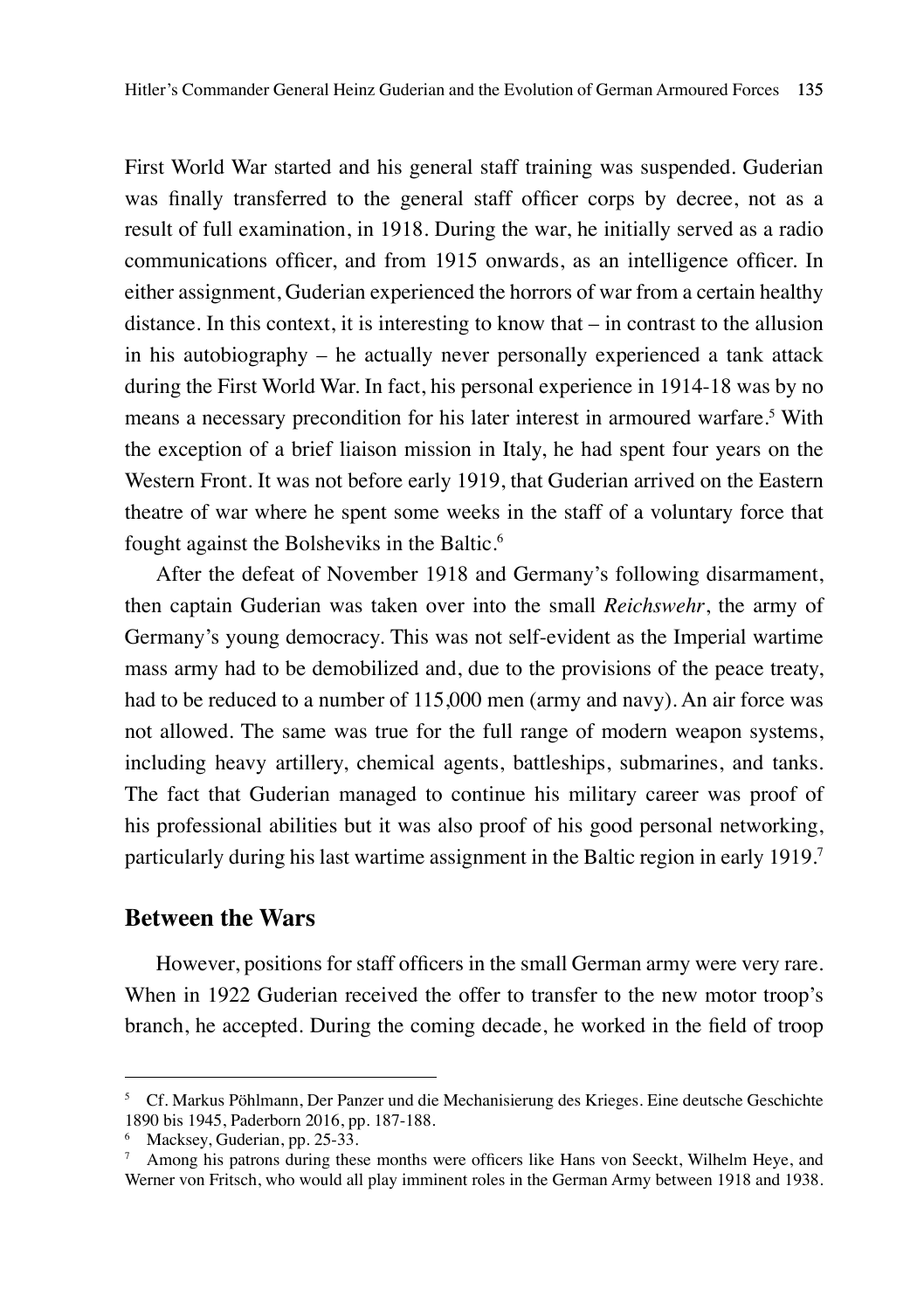transportation and thereby developed a thorough understanding for the potential of mobile, motorized warfare.

It has to be remembered that the production, import, and maintenance of tanks and armoured vehicles was forbidden for Germany due to the provisions of the Peace Treaty (Article 177). This restriction not only caused an asymmetric situation with regard to the military arsenals of the German Republic and her neigbours. It also gave rise to an extraordinary interest in this new weapon system on behalf of the German military, which had been rather reluctant with regard to this technological innovation during the war. As a result, these "forbidden fruits" were dealt with secretly in the army's transportation department from the mid-1920s onwards. The ways to circumvent the restrictions were manifold. Dummy tanks were used to symbolize the weapon system during maneuvers. The *Reichswehr* cooperated with the Soviet Union in establishing a secret training area where prototypes could be tested and German and Soviet personnel was trained. However, the most important lessons were drawn from studying the international literature on tanks. British authors like JFC Fuller might have been early prophets in this field, but as early as 1928 the German experts – among them Heinz Guderian – had learned enough and they started incorporating these new lessons into the traditions of German doctrine.

At the organizational core of German armoured warfare thinking stood the *Panzer* division. So far, most modern armies had experiences with a brigade structure, with the divisional structure debated but dismissed for a number of reasons. The German *Panzer* division was the result of a debate between 1929 and 1934 and therefore coincided with Germany's plans for a general rearmament. A test division was set up during the winter of 1934/35, followed by its first maneuver in August 1935. On 15 October 1935, three divisions were formally established. In its original structure, the *Panzer* division consisted of one tank brigade, one motorized rifle brigade, one motorized artillery regiment, one reconnaissance battalion, one anti-tank battalion, one engineer battalion plus divisional support units. Its overall strength was nearly 12,000 men.<sup>8</sup>

<sup>8</sup> For the evolution, structure, and doctrinal concept of the Panzer division until 1939 cf. Pöhlmann, Panzer, pp. 131-181.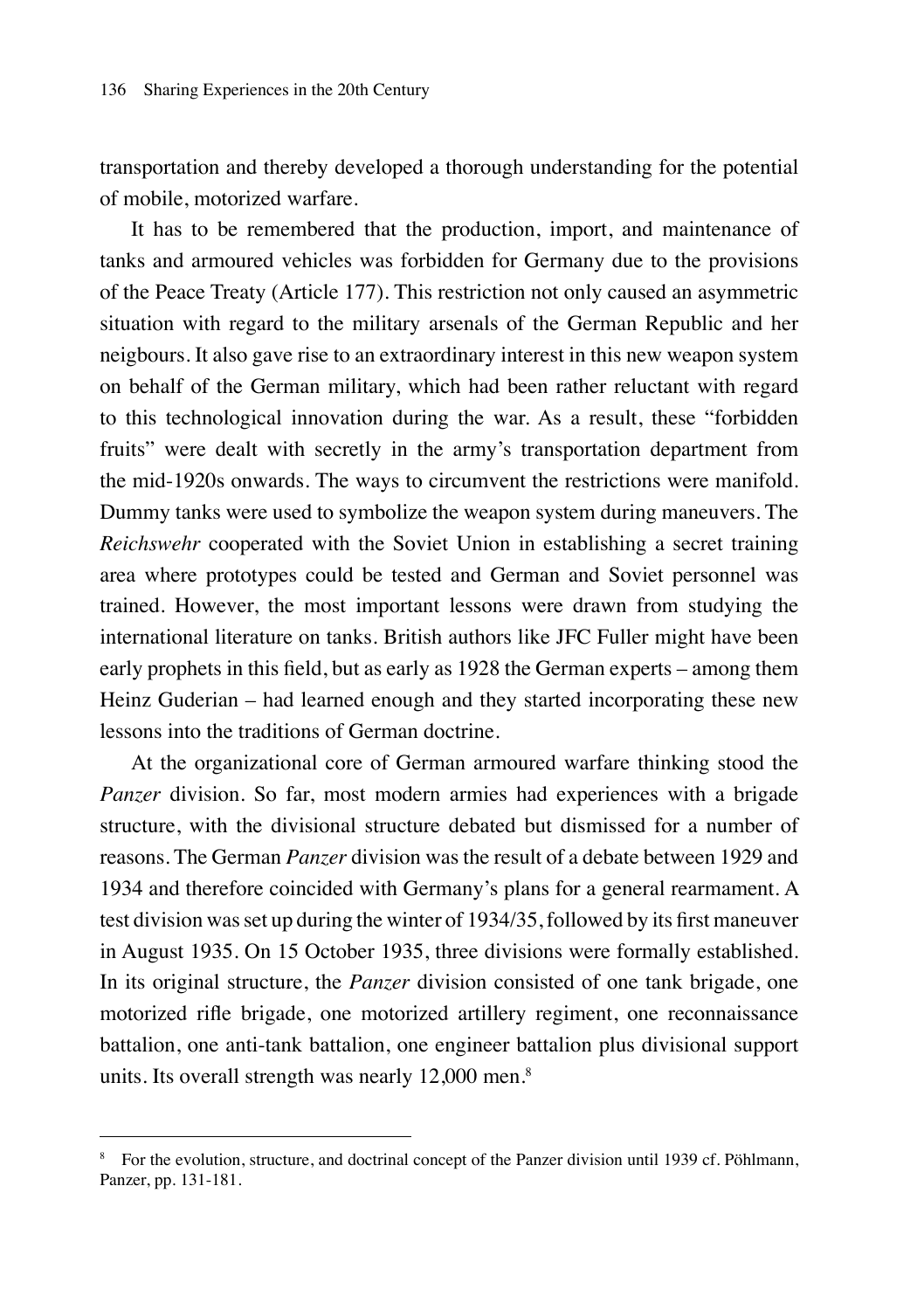The basic doctrinal idea was to grant the tank independence from its original role as a battering ram in the trench war scenario of 1916-18 and of providing support for the infantry. For this purpose, the tank elements were integrated into the combined-arms structure described above. Now, these new divisions were planned as spearhead formations that would break through the enemy front, disrupt the enemy's command and control structure, attack its rear area and thereby pave the way for the following main forces. An essential precondition for its success was the support by an air force that was able and willing to provide close air support.

The problems for the early armoured forces were manifold: Mass production had only started in the spring of 1934. The bulk of the early vehicles were of dubious quality with regard to firepower and armour, as a speedy build-up in terms of numbers was the priority of the day. The use of German tanks in the Spanish Civil War of 1936-39 would soon disclose these weaknesses.<sup>9</sup> However, this engagement also worked as a last-minute opportunity to readjust ideas and mend forces before September 1939. The most pressing problem remained the enormous costs of armoured formations. An all-armoured formation remained a dream for the German planners during the years to come.

As chief of staff of the inspectorate of the motor troops from 1931 onwards, Guderian had transformed his staff into the brain pool for a future armoured force. However, he was never a solitary "creator" in this crucial period. In fact, he could rely on a team of very able subordinates, among them – and these men are much less known to the public – the later *Wehrmacht* generals Josef Harpe, Werner Kempf or Friedrich Paulus. Finally, without his superior, General Oswald Lutz, the inspector of motor troops, Guderian would have never reached so far.

His biggest personal asset in these years was his ability to promote the demands of his branch in the field of military publications. In 1937, Guderian published his first book "Achtung – Panzer!" which was an unconventional mix of historical accounts, an introduction into tank tactics, and a public relation publication for the armoured troops.<sup>10</sup> The latter function was crucial, as from

<sup>9</sup> Cf. Steven J. Zaloga, Spanish Civil War Tanks. The Proving Ground for Blitzkrieg, Botley 2010.

<sup>10</sup> Cf. ハインツ・グデーリアン 『戦車に注目せよ ― グデーリアン著作集』大木毅編訳(作品社、2016年) (Heinz Guderian, Achtung – Panzer!, German edition 1937).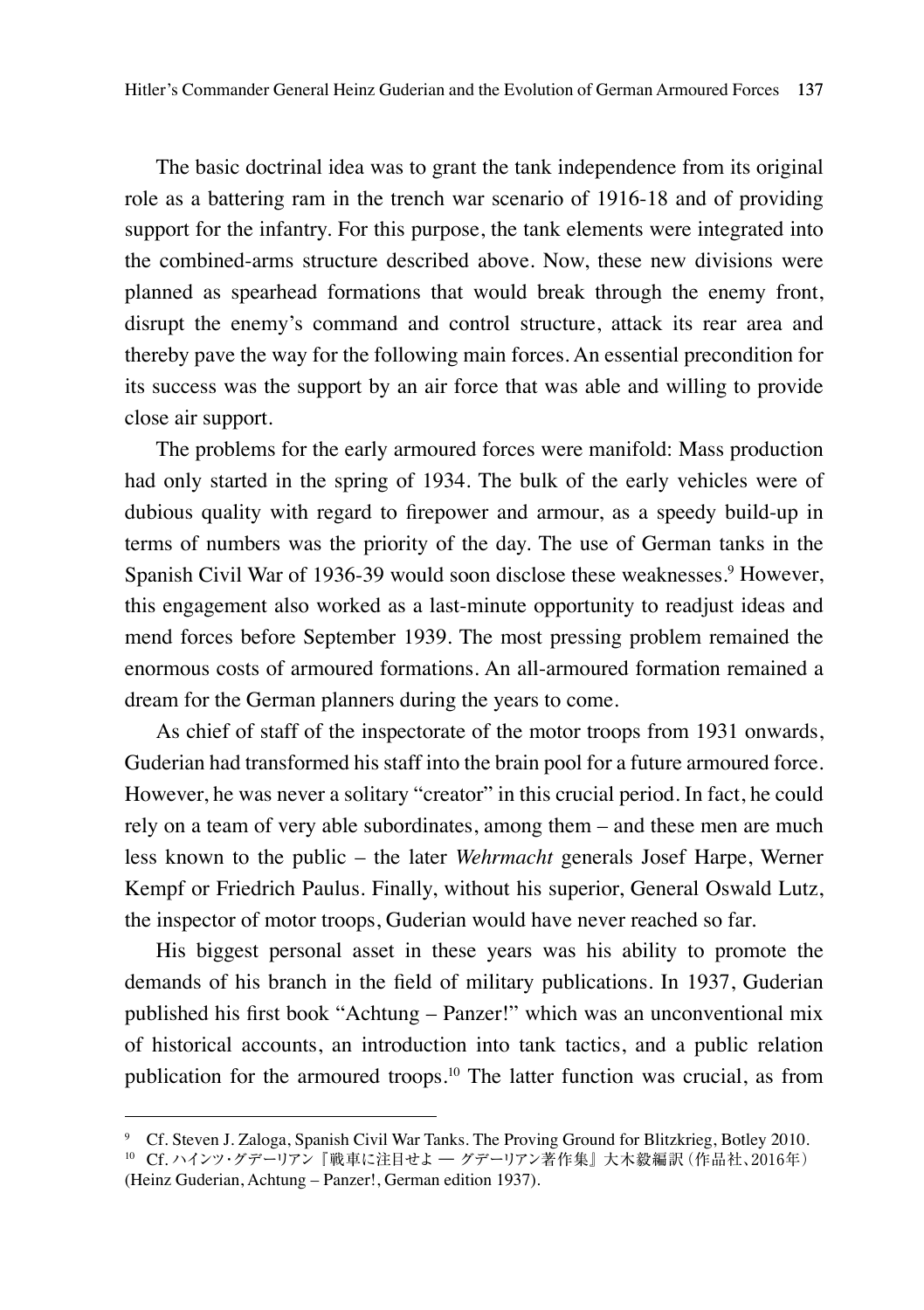1933 onwards, the restrictions of the Peace Treaty were history and the armed forces found themselves in an extremely dynamic process of rearmament. In the course of this process, Guderian for the first time proved his ability as a public lobbyist for his own branch.

One of the more persistent legends, promoted by Guderian himself, was the assertion that his visionary ideas had been met with resistance by a conservative military leadership. In this narrative, Guderian's assumed chief opponent was the Chief of the Army General Staff, General Ludwig Beck. However, it needs to be stressed that the task of a CGS was to coordinate the build-up of the army as a whole and to harmonize the demands of the different branches and institutions. Tanks could not be his sole focus. Therefore, Beck had to tighten strings with this very impulsive character Guderian. Until 1935, no army in the world had tackled the concept of operational armoured warfare as consequently as the German army. This was also Beck's merit as it was his successor's, General Franz Halder. It was also the achievement of the dictator himself. Adolf Hitler was not a trained officer but had a strong yet rather intuitive grasp for the military instruments he needed to realize his ideological and military aims. Therefore, the National Socialist war of conquest and annihilation in Europe cannot be imagined without Guderian's tank force.

#### **Panzer Commander 1939-41**

There is no indication that Heinz Guderian had any doubts whatsoever about Hitler's decision to go to war. The year 1939 was the moment when the general finally left the office desk and became a commander in the field. For the upcoming *Blitzkrieg* campaigns, he appeared to have a natural talent. Guderian had initiative; he was leading from the front, and he was a bully against peers that happened to get into his way.

During the war against Poland in September/October 1939, Guderian commanded the motorized XIX Army Corps which was part of the Northern pincer movement. Against France, his corps managed an early and important breakthrough at Sedan in May 1940, followed by a speedy push toward the coast. This helped to cut off French and British forces. Here, Guderian's propensity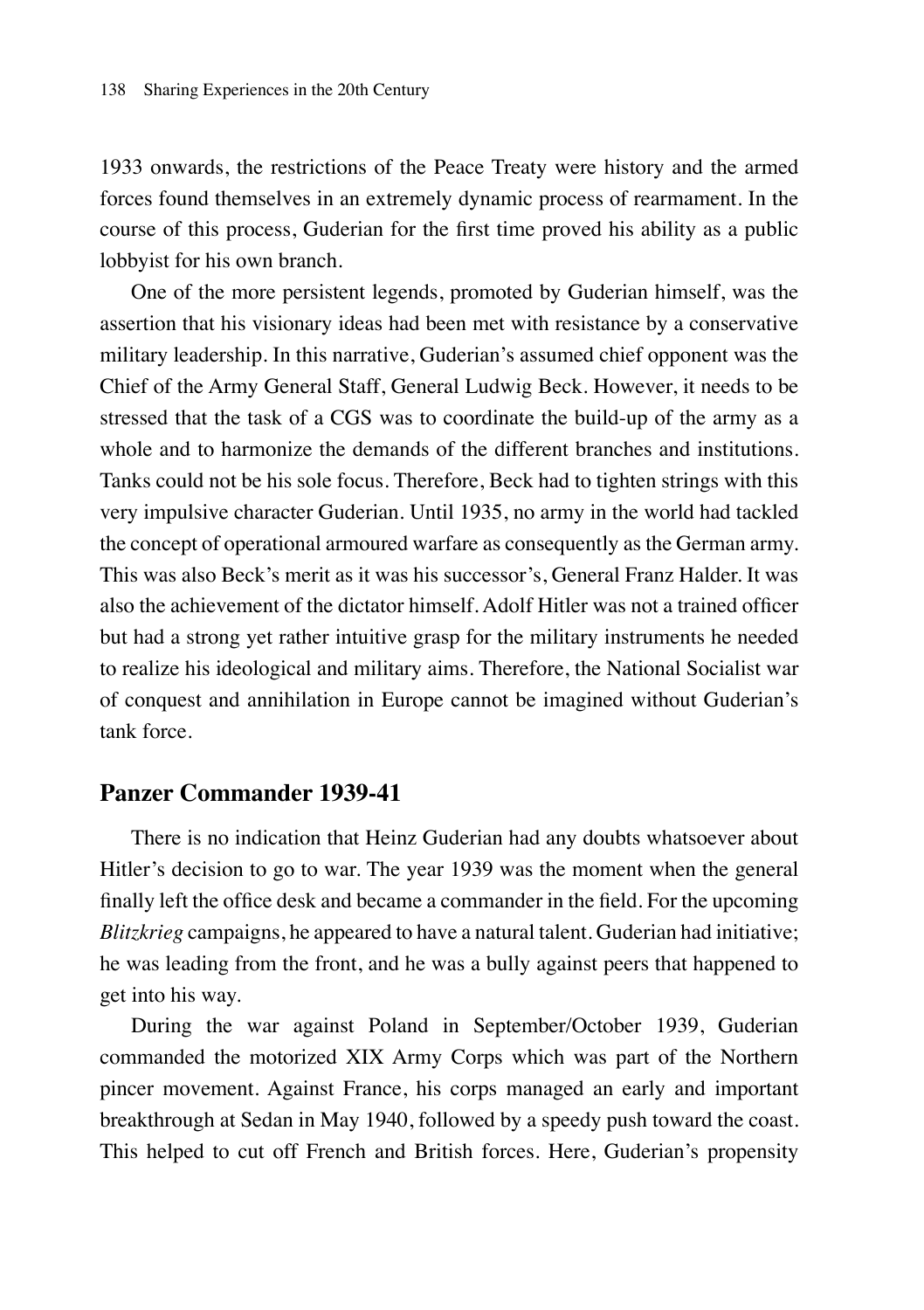to insubordination became obvious for the first time. A temporary relief from command was revoked due to the tactical success of his action. At the end of the war in France, the idea of using *Panzer* divisions (later combined in *Panzer* corps and supported by a strong air force component) as spearhead formations had become an integral element of the new German doctrine.<sup>11</sup> The successes in Poland and France also gave Heinz Guderian the opportunity to promote his personal propaganda image. However, his drive and tactical independence had a dark side: Guderian did not care much about communications with his superiors. He was not a team player. He disobeyed orders. His unreined initiative only worked as long as the *Wehrmacht* had the factor surprise on its side and as long as it fought against inferior adversaries. However, this all came to an end on 22 June 1941.

The attack on the Soviet Union resulted in a severe crisis of Hitler's war plan.12 From the outset, Heinz Guderian was in command of *Panzergruppe 2*. This temporary armoured formation consisted of four corps, and it led the attack of the German centre towards Moscow. At the end of August, Guderian's *Panzergruppe 2* was diverted by the high command towards the South in order to support the attack on the Ukrainian capital of Kiev. This decision by Hitler, who had won over Guderian against his superiors' interests, severely crumbled Soviet defences in the South, but at the same time it weakened the spearhead attack on Moscow.<sup>13</sup> After Kiev, Guderian resumed course against Moscow. However, the Red Army's dogged defence, the German's outrunning their own supply lines, and the advent of the winter thwarted the plan of attack on the capital. At the end of 1941, the *Wehrmacht* got stuck and a Soviet counter attack was imminent. In this situation, several front commanders recommended a tactical retreat in order to save their depleted forces, a proposal that was categorically rejected by Hitler. In this critical situation, Guderian was relieved from his duties for insubordination on

<sup>11</sup> Nominally, Panzer corps (*Panzerkorps*) were not established prior to summer 1942. From the end of May 1940, Guderian commanded the *Panzergruppe Guderian*, a temporary formation which consisted of two armoured corps.

<sup>&</sup>lt;sup>12</sup> Cf. Horst Boog et al. (eds.), Germany and the Second World War. Vol. 4. The Attack on the Soviet Union, Oxford 1998; David Glantz, Operation Barbarossa. Hitler's invasion of Russia 1941, Cheltenham 2012; Christian Hartmann, Operation Barbarossa. Nazi Germany's War in the East, 1941- 1945, Oxford 2012.

<sup>&</sup>lt;sup>13</sup> Cf. David Stahel, Kiev 1941. Hitler's Battle for Supremacy in the East, Cambridge 2012.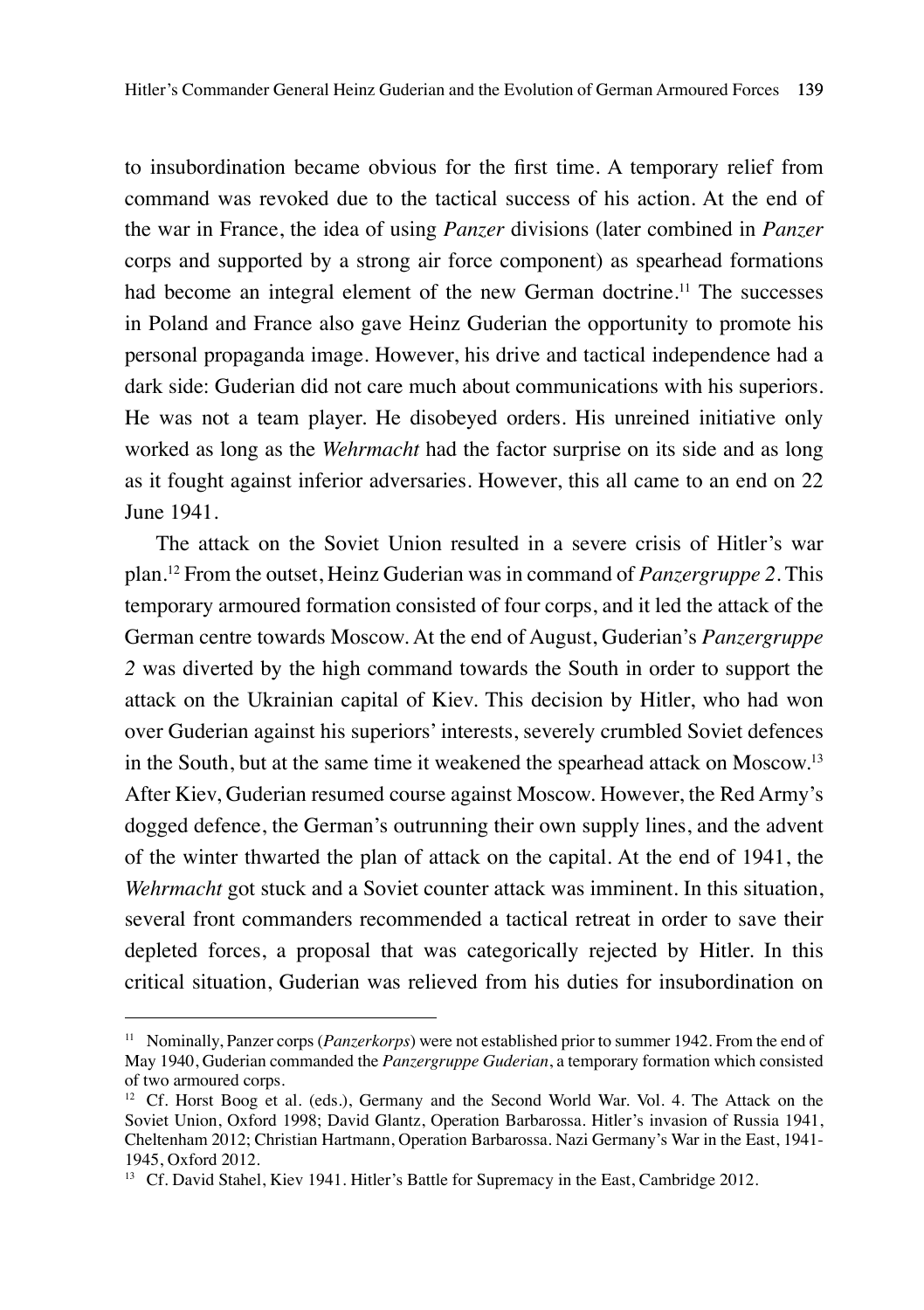26 December 1941. It is highly symbolic that the timing of Guderian's career crisis coincided with the end of the early *Blitzkrieg* phase of the war. The strains of command had inflicted considerable health problems for him. Nevertheless, from hindsight, this involuntary time-out paid off very well for Guderian. It saved him from becoming involved in war crimes, as it had been the case with many of the German generals on the Eastern Front in 1942 and 1943. However, the short period from August to December 1941 had been enough to prove that Guderian was willing to execute any order given by the high command without hesitation. Like most of the generals, Guderian had followed and circulated a complex of "Criminal Orders" issued by the *Wehrmacht* high command in the run-up to the invasion. These directives practically suspended the rule of international law for the war against the Soviet Union, meaning sure death for political commissars, assumed partisans (a code often used for the members of the Jewish communities), and Soviet prisoners of war.14

#### **Inspector General 1943-44**

Following the disaster of Operation *Barbarossa*, the *Wehrmacht* planned to resume the offensive in 1942 with an attack on the industrial centres in Ukraine and a push for the oil fields in the Caucasus region.15 However, this attack did not gain the necessary momentum. The Red Army was pushed back, but not destroyed. With each day it became more apparent that the Germans had to replace bigger losses than their opponent. Furthermore, the Red Army had learned from its defeat in 1941, and it had learned from German armoured doctrine in particular. As a consequence, tank vs. tank engagements proved more and more costly for the *Wehrmacht*. Against the new Soviet types – the medium type T-34 and the heavy type KV-1 in particular – German guns often proved ineffective and

<sup>&</sup>lt;sup>14</sup> Omer Bartov, The Eastern Front, 1941-1945. German Troops and the Barbarization of Warfare, New York 1986; and Felix Römer, The Wehrmacht in the War of Ideologies. The Army and Hitler's Criminal Orders on the Eastern Front, in: Alex J. Kay, Jeff Rutherford, David Stahel (eds.), Nazi Policy on the Eastern Front, 1941. Total War, Genocide, and Radicalization, Rochester 2012, pp. 73-100.

<sup>&</sup>lt;sup>15</sup> For Operation *Blau* see Bernd Wegner, The War against the Soviet Union 1942-1943, in: Horst Boog et al. (eds.), Germany and the Second World War. Vol. 6. The Global War, Oxford 2001, pp. 843- 1215; David M. Glantz and Jonathan M. House, To the Gates of Stalingrad. Soviet-German Combat Operations, April‑August 1942, Lawrence, KS 2009.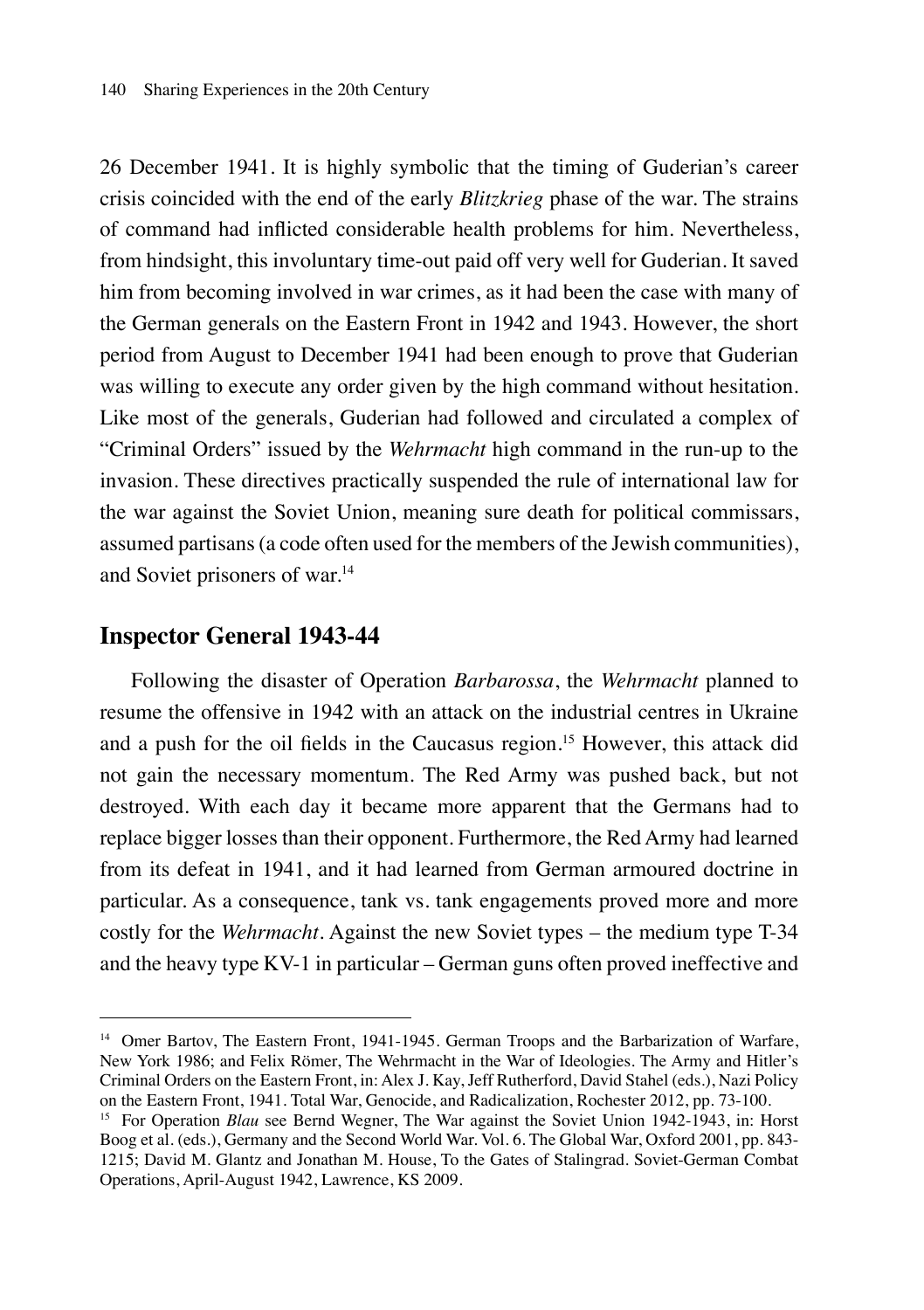this caused a veritable tank shock.

The crisis on the Eastern Front forced Hitler to call back Guderian in March 1943. Hitler needed a tank expert who would tackle the technical and operational deadlock and he was well aware of Guderian's popularity among the soldiers. Again, Guderian's appointment as Inspector General of the Armoured Forces proved that he never stood against all odds but that he had supporters in influential positions, including Hitler himself. In the new position, Guderian was able to display his organizational abilities and he gave important impulses in the field of training. However, crucial decisions in armament and operational planning had already taken place before his return to the scene.<sup>16</sup> This became obvious during the planning phase for the war's biggest land battle, Kursk (5-23 July 1943).<sup>17</sup> Here, Heinz Guderian had no saying in the planning and conduct of the operation. Nevertheless, he focused on training and the introduction of the next generation of German tanks, namely *Panzerkampfwagen V (Panther), Panzerkampfwagen VI (Tiger)*, and the tank destroyer *Ferdinand*. The production of these new types was in direct correlation with the planning for Kursk: More of these new types would mean a better chance to defeat the Red Army in this battle. However, the longer the *Wehrmacht* waited for more tanks leaving the factories, the better Soviet defensive positions became – a classic dilemma the German high command could not solve.18

Kursk and the following Soviet counter offensives demonstrated that the character of war on the Eastern front had changed during Guderian's temporary absence. The Red Army had continued their learning process, particularly with regard to combined arms and to deep operations. At the same time, the *Wehrmacht* had suffered severe losses – losses that it could no longer compensate. From now on, German tanks were forced to give up their operational role. Together with assault guns (much despised by Guderian for they were controlled by the artillery branch), they became tactical guardians of the infantry. Finally, the German air force had lost air superiority leaving the armoured forces vulnerable to Soviet

<sup>16</sup> Pöhlmann, Panzer, pp. 395-399.

<sup>&</sup>lt;sup>17</sup> A well-researched primer on Kursk is Roman Toeppel, Kursk 1943. The Greatest Battle of the Second World War, Warwick 2018. See pp. 17-18 for the question of chronology.

<sup>18</sup> Toeppel, Kursk, pp. 38-51.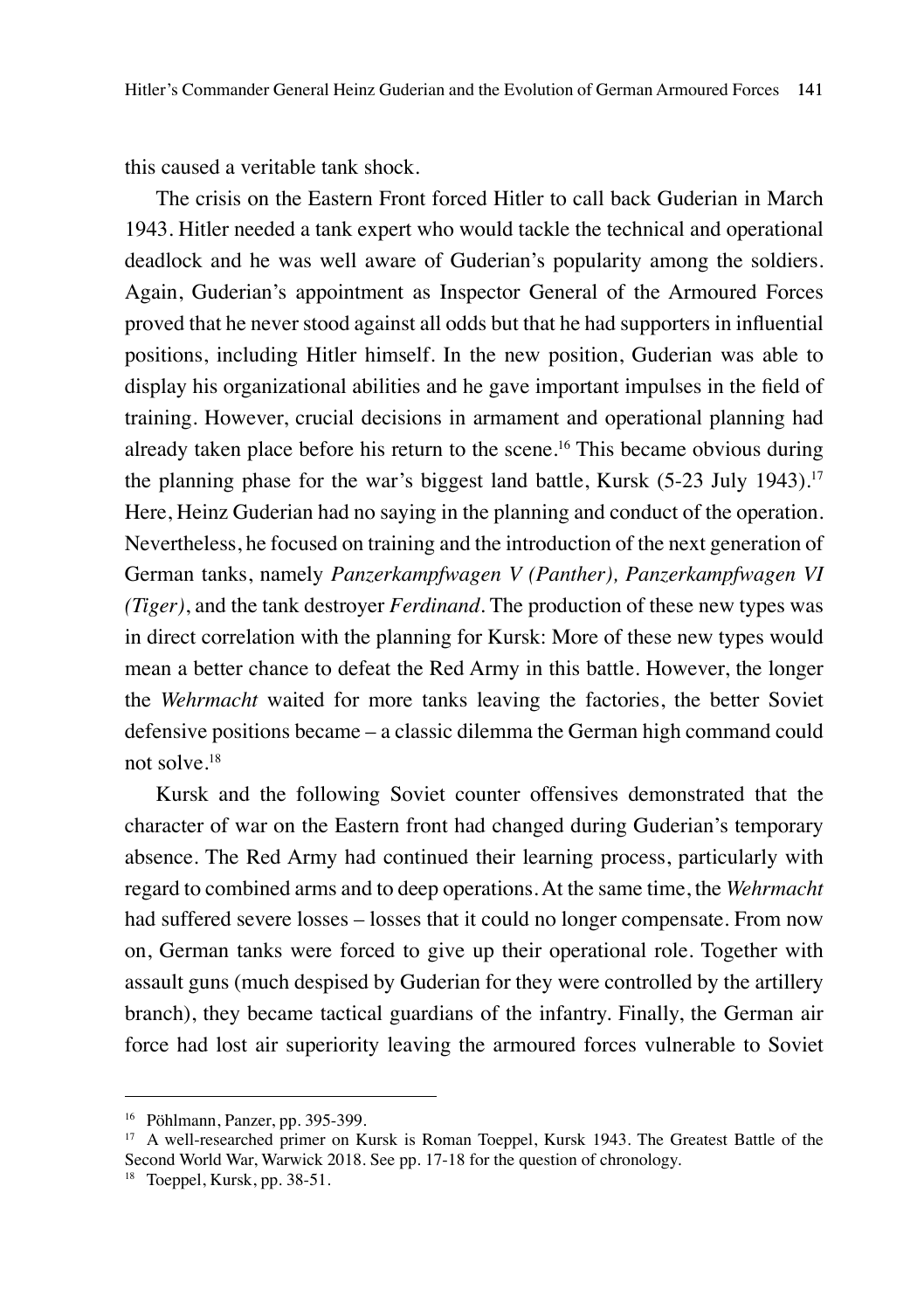ground-attack aircraft.

General Guderian's answer to this problem was a mantra for the build-up of an operational reserve of armoured forces. This was easily said, but impossible to be done. He was trying to win the war of 1944, but could not contribute to winning the war of 1943. In the end, the general was caught up in an outdated *Blitzkrieg* understanding of the war. This operational tunnel vision also became apparent during the defensive preparations for the invasion in France in June 1944. While the Allies' strategic intent was common knowledge, the actual timing and location of D-Day was hard to determine for the German high command. Consequently, the allocation of the armoured divisions as the reserve for a counter-attack was difficult to decide. After long debates, in which Guderian played a role among others, Hitler decided for a compromise. His decision was a mix of armoured forces lined up along the coast plus a more remote reserve. This plan did not work out. However, it is doubtful if the alternative – keeping the complete armoured forces back for a major counter-stroke after having identified the enemies' intent – would have made a difference.19 Armoured divisions would play a crucial part in keeping the British advance around Caen, but from now on, death for the *Panzers* came from the air. Allied air superiority paralyzed their freedom of maneuver and it impeded their logistics critically. The development of armoured warfare had reached its next level.<sup>20</sup>

#### **Chief of the Army General Staff 1944-45**

On 20 July 1944, the military coup against Hitler involuntarily ended Guderian's work as Inspector General. A group of high-ranking officers and former, mostly conservative politicians had decided that only Hitler's death would save Germany from disaster. Colonel Claus Schenk Count Stauffenberg, chief of staff of the commander of the home forces, had volunteered to plant a bomb during a briefing

<sup>19</sup> Pöhlmann, Panzer, pp. 440-448.

<sup>&</sup>lt;sup>20</sup> For tank operations and the role of the air forces cf. James Jay Carafano, After D-Day. Operation Cobra and the Normandy Breakout, Boulder and London 2000; John Buckley, British Armour in the Normandy Campaign, London and New York 2004.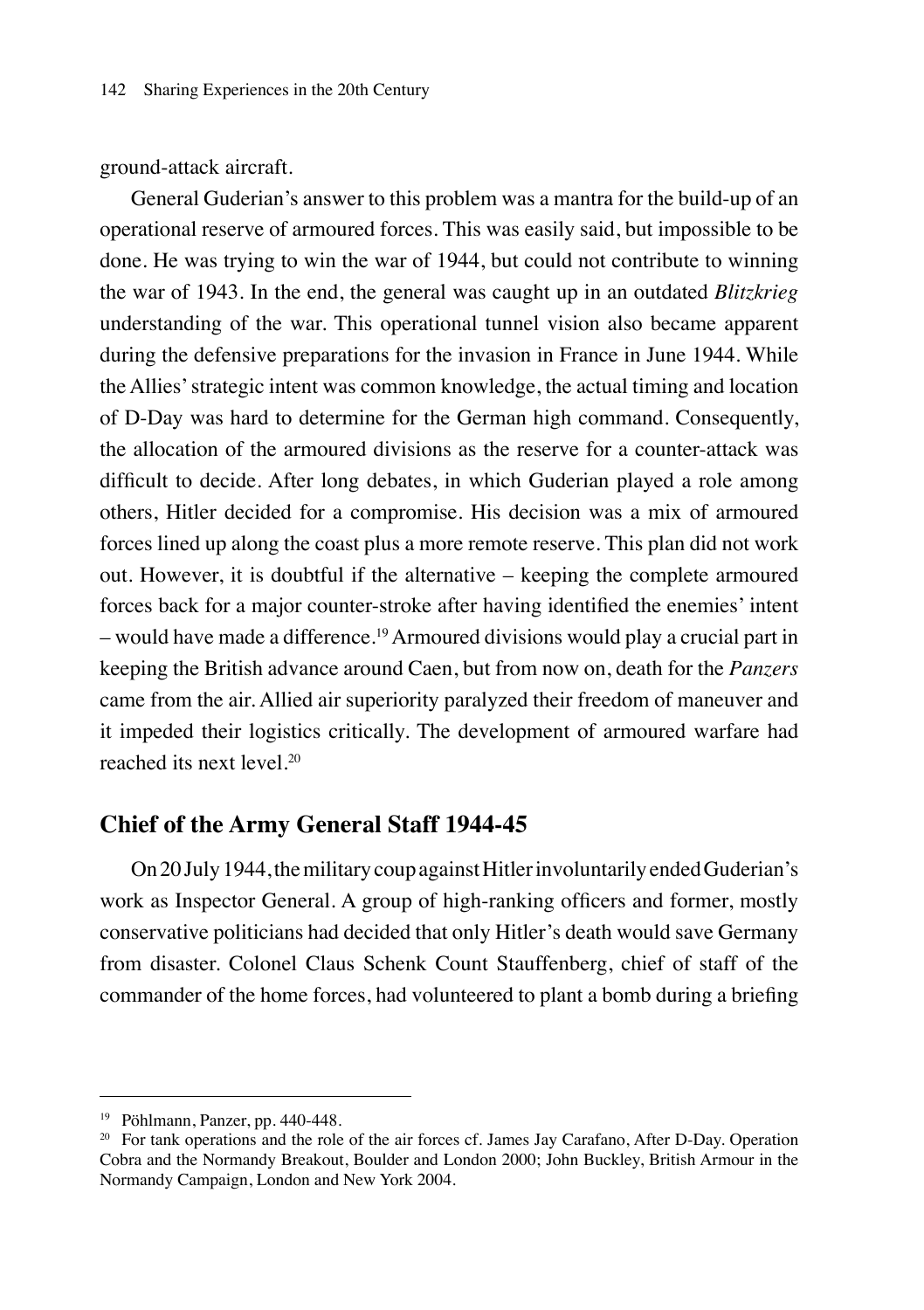with Hitler at his headquarters at Rastenburg.<sup>21</sup> Guderian's attitude toward military resistance remains ambiguous to date. His postwar judgements reveal a negative stance. This attitude was not necessarily motivated by his belief in the dictator as an ideological leader, but by the supreme commander's practical utility for Guderian. He was held in high esteem by Hitler. Furthermore, the general, like many of his peers, struggled with the idea of killing the dictator on whom he had taken an oath of allegiance. Guderian's refusal of getting involved in the coup was finally motivated by the fact that, meanwhile, retired General Ludwig Beck, his personal arch-enemy from prewar years, counted among the military leaders of the group. It appears probable that Guderian had been contacted confidentially in order to assure the prominent general's support for the coup. The course of events indicates that he had refused the approach; however, he had not disclosed the approach to the authorities.<sup>22</sup> This left him a fallback-position in case the coup succeeded. The fact that Heinz Guderian inspected troops in a very remote place and spent the rest of the day at his estate – far from both Berlin and the headquarters at Rastenburg – supports the theory that he was aiming at keeping himself physically as far as possible from the repercussions 20 July would bring.

The assassination failed and one of the first decisions taken by the injured Hitler was to call back Guderian and order him to take over the position as acting Chief of the Army General Staff. The dictator was determined to seize the opportunity and eliminate the conservative military elite that – in Hitler's perception – had always looked down on him as a political parvenu and a military amateur. Guderian, whose disdain for the general staff corps was well known, was Hitler's ideal candidate for this purge of the military. He had no strategic ambition and he was politically obedient. The general's loyalty had already been ensured earlier by Hitler donating him a rural estate and some financial gratuities.<sup>23</sup>

Now, as Chief of the Army General Staff, Guderian for the first time carried the full weight of responsibilities, like his disliked predecessors had done before him.

<sup>&</sup>lt;sup>21</sup> For the Stauffenberg-coup cf. Winfried Heinemann, Operation "Valkyrie." A Military History of the 20 July 1944 Plot, Berlin 2021; for the broader context Peter Hoffmann, The History of the German Resistance 1933-1945, Montreal 1996.

<sup>&</sup>lt;sup>22</sup> For Guderian during the July plot cf. Hart, Guderian, pp. 98-102.

<sup>23</sup> Cf. Gerd R. Ueberschär und Winfried Vogel, Dienen und Verdienen. Hitlers Geschenke an seine Eliten, Frankfurt/Main 1999, p. 110, 223.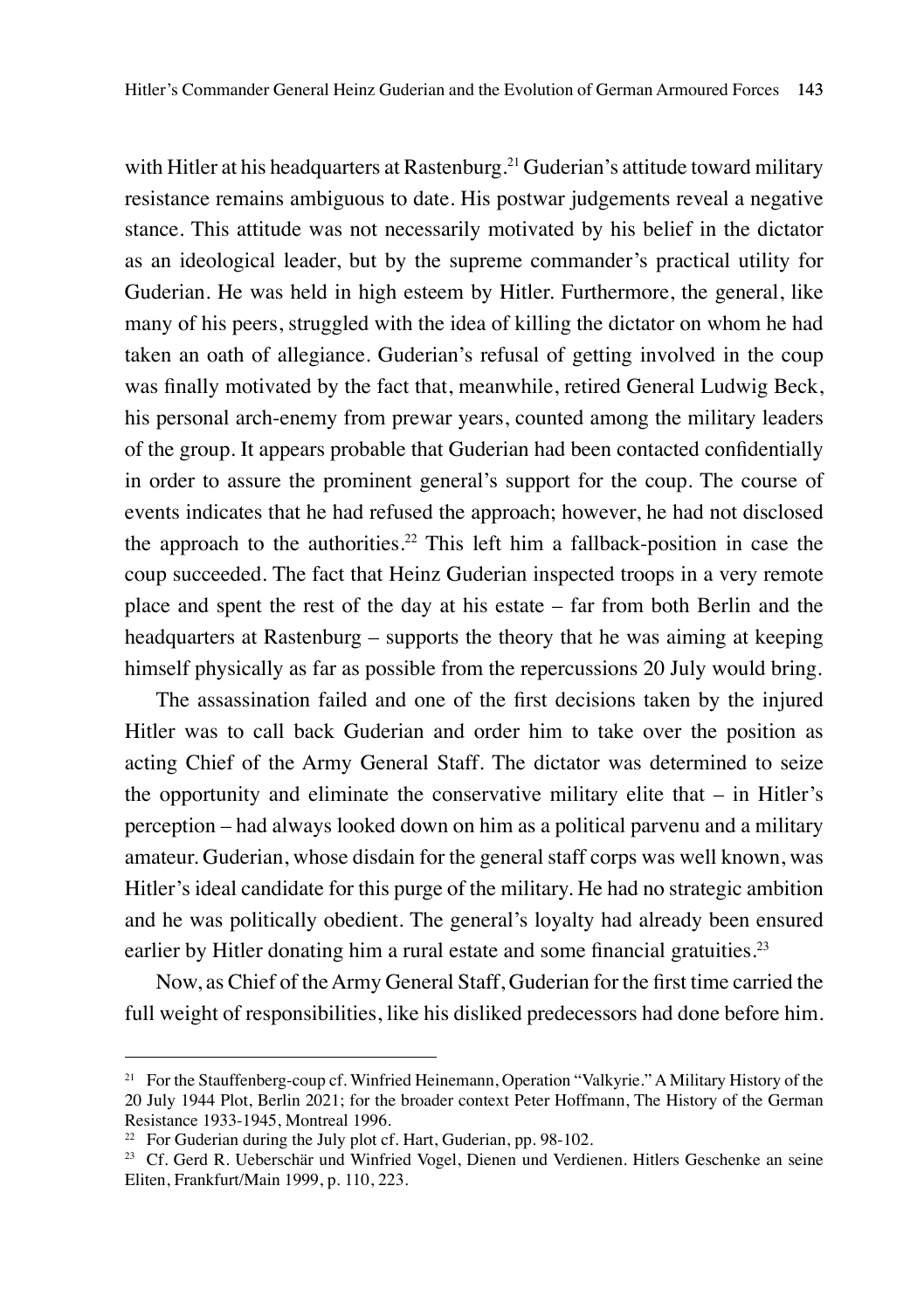Neither by training nor by experience was Heinz Guderian suited as the strategic adviser of the Commander-in-Chief. Paradoxically, this advice was no longer essential as the strategic situation was becoming desperate from the summer of 1944 onwards. The Western Allies had landed in Italy and France, and the Red Army was crushing the German centre in Belarus. At the same time, Germany's cities and the war industry were ravaged by the Allied bombing campaign. In October 1944, Americans and Soviets entered German territory for the first time.<sup>24</sup> At this point in time, strategic advice by general Guderian had become redundant anyway as the dictator no longer relied very much on the strategic council of others. What he needed was a technical executioner of his own military will.

Guderian's order to the general staff corps on 24 August 1944 demanded for an unconditional allegiance to Hitler: "No one believes more fanatically in victory or radiate that belief more than you. […] Be an example to others in your unconditional obedience. There is no future for the *Reich* [empire] without National Socialism."<sup>25</sup> This document is often cited as inappropriate in both its content and tone. It is, however, also an indicator of the extreme situation in which Guderian found himself. Hitler's security apparatus was now running wild against assumed plotters and their families, and neither social class, nor military rank or political function provided protection.

In his new function, Guderian also took part in the military court which was responsible for ousting actual or assumed plotters from the army, so that these officers could be tried and convicted by the Nazi "People's Court." Guderian later explained his role in this committee as an attempt to avert worse consequences.<sup>26</sup> His military responsibility could also become a personal liability: Guderian's role as Chief of the Army General Staff in the crushing of the Warsaw insurrection of August 1944 would result in a Polish request for extradition after the war. This request was denied by US authorities who were interested in having Heinz Guderian available as a witness at the Nuremberg war crimes tribunal and as a

<sup>24</sup> Rolf-Dieter Müller (eds.), Das Deutsche Reich und der Zweite Weltkrieg. Vol. 10/1. Der Zusammenbruch des Deutschen Reiches, Munich 2008.

<sup>25</sup> Geoffrey P. Megargee, Inside Hitler's High Command, Lawrence KS 2000, p. 214.

<sup>26</sup> Ibid., pp. 213-214.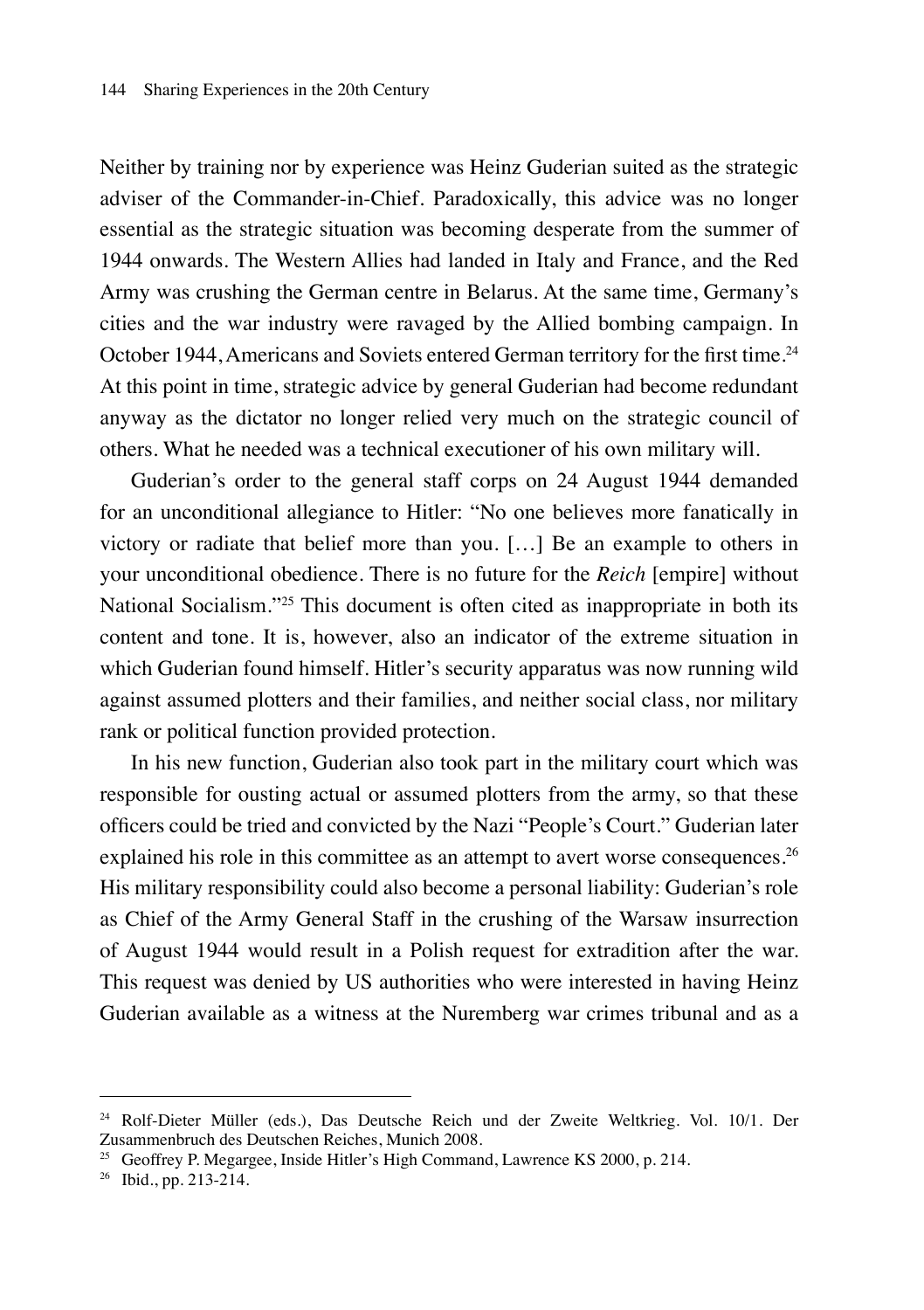source for American military intelligence.<sup>27</sup>

In March 1945, Guderian had realized that his position – very close to the captain of a sinking ship – could become dangerous. He did what he had always been very good at: escalating a controversy. This time, he found himself in a heated debate with Hitler over an abortive counter offensive against the fortress Küstrin.<sup>28</sup> As a consequence, he was sacked (again) and thus found himself in the more remote and more secure position of retirement when the war in Europe came to an end in May 1945.

### **Hitler's Commander**

Looking back on Heinz Guderian's career, lights and shadows appear and they do so more than in other military biographies. He was a gifted organizer and a motivator for his soldiers. Tactically, he was a sanguine gambler, not a tenacious fighter – an attacker, not a defender. He was a general officer who would perform best whenever he was operating within the limits of his branch. Heinz Guderian was a general staff officer who despised the general staff as a mentality.

In his autobiographical writings, he would later deliberately downplay the role of peers and subordinates during the build-up of the German armoured forces in order to position himself in the light. He was never a lonely visionary but he was an innovator who had, for most of his career, influential supporters, people who cleared the way for him and who protected him.

Guderian did not escape the gallow in Nuremberg or a Soviet labor camp because he had not thought or acted in accordance with the racist and criminal concept of Nazi warfare. In fact, the dismissals in 1941 and 1945 simply saved him from getting involved more intimately with the dark sides of war on the Eastern front. After 1945, Heinz Guderian did not spend much time on questioning the criminal character of the war or his individual role in it. Instead, in his writings

<sup>27</sup> Jens Brüggemann, Männer von Ehre? Die Wehrmachtgeneralität im Nürnberger Prozess 1945/46. Zur Entstehung einer Legende, Paderborn 2018, p. 56; cf. also Alaric Searle, Wehrmacht Generals, West German Society, and the Debate on Rearmament 1949-1959, Westport 2003.

<sup>&</sup>lt;sup>28</sup> Cf. Macksey, Guderian, pp. 197-198, who insinuates that the furor in this controversy might have been fueled by a drink that Guderian had had with the Japanese military attaché, Ōshima Hiroshi, before the meeting with Hitler.